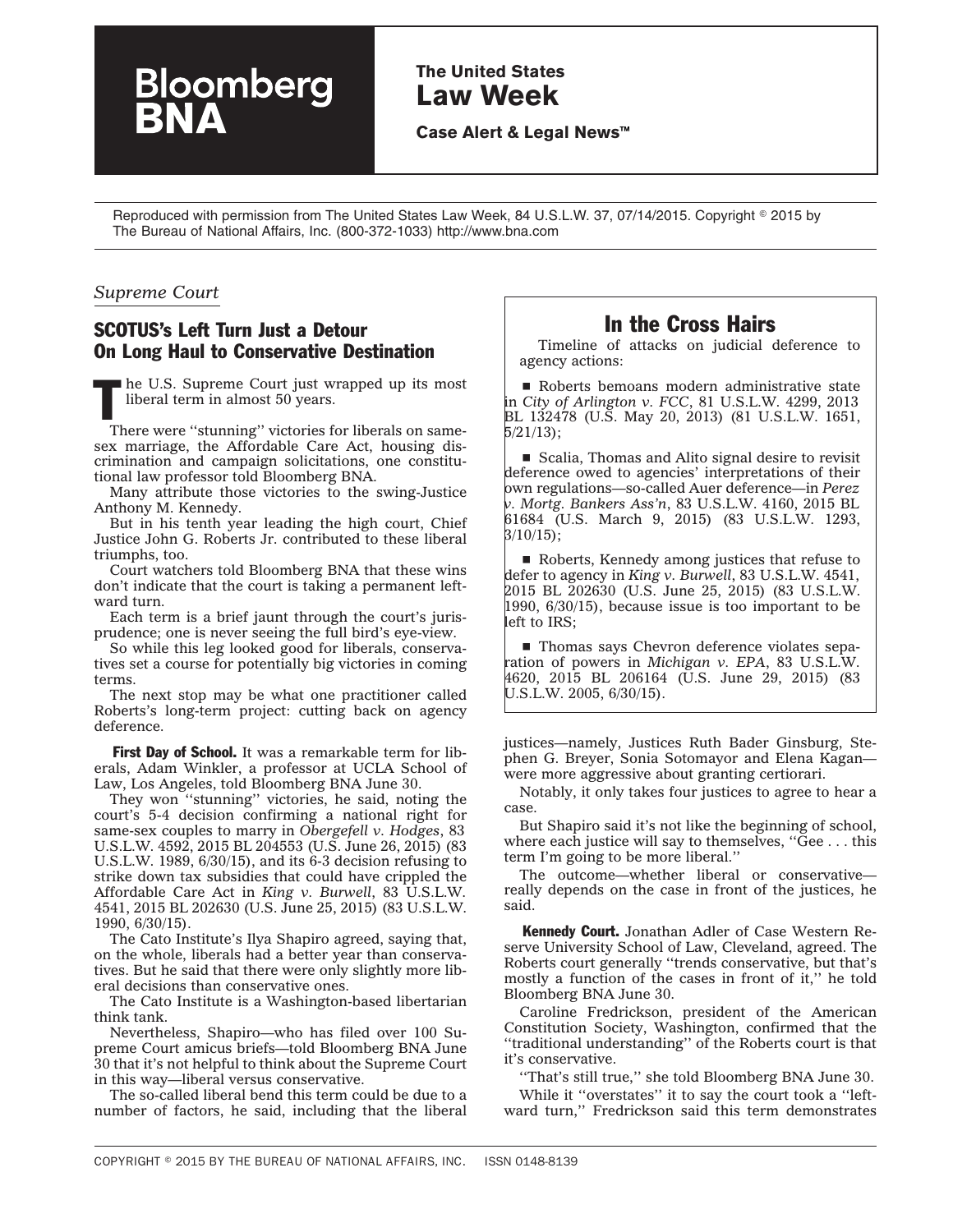that the justices are more unpredictable than we thought. They have more variety in their perspective than most assume, she said.

''The picture is more nuanced.''

ACS is an organization promoting progressive ideals. Nevertheless, Fredrickson said that the ''liberals prevailed this term because of Kennedy.''

''At the end of the day, the Supreme Court goes where Anthony Kennedy goes,'' Adler, who is a contributor to the popular blog The Volokh Conspiracy, said.

It's really the ''Kennedy Court,'' Adler said.

Even though Scott Nelson of Public Citizen Litigation Group, Washington, noted in a July 2 e-mail that Breyer and Sotomayor were the justices most often in the majority ''over the Court's docket as a whole,'' Adler said that Kennedy is the justice most likely to be on the winning side of a 5-4 decision.

**Gutting Disparate Impact.** Erwin Chemerinsky, dean of the University of California, Irvine School of Law, Irvine, Calif., pointed out that this ''was a term where the liberal position prevailed far more often than in the prior nine years of the Roberts Court.''

''In part, this was because Justice Kennedy was with the liberal bloc much more often than with the conservatives in ideologically divided 5-4 decisions,'' Chemerinsky told Bloomberg BNA in a July 6 e-mail.

For example, Kennedy joined Ginsburg, Breyer, Sotomayor and Kagan in confirming that disparate impact claims are available under the Fair Housing Act in *Texas Dept. of Hous. & Cmty. Affairs v. Inclusive Cmtys. Project, Inc.*, 83 U.S.L.W. 4555, 2015 BL 203075 (U.S. June 25, 2015) (83 U.S.L.W. 1993, 6/30/15).

For a disparate impact claim, even when a practice looks neutral on its face, it's still discriminatory if it causes great disadvantage to a protected group, Fredrickson explained.

So even if you can't show a discriminatory intent, discriminatory impact is enough for liability, she said.

Fredrickson called the decision a ''pleasant surprise,'' noting that ''the right has been attacking disparate impact claims'' for years.

She explained that all 11 federal circuit courts to have considered the issue agreed these claims were available under the Fair Housing Act.

So there wasn't the kind of circuit split that is emblematic of Supreme Court cases, Fredrickson said.

Nevertheless, the Supreme Court twice granted review on the issue, only to see those cases settle at the eleventh hour.

With the court agreeing to hear the issue a third time in just four years, there was a fear that the court would gut disparate impact liability, Fredrickson said.

In the end the court avoided what Paul Smith of Jenner & Block LLP, Washington, said would have been a massive upheaval in civil rights law.

And the court's decision—which Winkler called a ''huge victory for civil rights advocates''—was written by Kennedy.

United We Stand. But Chemerinsky said liberal victories came in part, too, ''because the ideological bloc was more cohesive.''

''The statistics bear out far greater agreement among the liberals than with the conservatives this Term,'' David Frederick of Kellogg, Huber, Hansen, Todd, Evans & Figel PLLC, Washington, said.

# One Fish, Two Fish

Shapiro agreed that the liberal justices were ''in lock-step'' this term.

But he pointed to *Yates v. United States*, 83 U.S.L.W. 4120, 2015 BL 47842 (U.S. Feb. 25, 2015) (83 U.S.L.W. 1259, 3/3/15) as a time when they were out of sync.

Roberts, Breyer and Sotomayor joined Ginsburg's plurality opinion finding that an illegally caught fish wasn't a ''tangible object'' under 18 U.S.C. § 1519.

Ginsburg said that Section 1519, which is part of the Sarbanes-Oxley Act of 2002 and aimed at curbing corporate and accounting fraud, was only intended to capture tangible objects that are ''used to record or preserve information.''

With Alito's concurring opinion, the court overturned a boat captain's conviction for ordering his crew to throw undersized fish overboard after being ordered by a federal agent to return with the fish to port.

Joined by Scalia, Kennedy and Thomas, Kagan's cheeky dissent argued that a ''fish is, of course, a discrete thing that possesses physical form.'

Her support for that obvious proposition: Dr. Seuss's classic story, ''One Fish Two Fish Red Fish Blue Fish.''

''The liberals agreed with each other in more than 90 percent of the cases,'' he told Bloomberg BNA in a July 7 e-mail.

Frederick—who has argued more than 40 cases at the Supreme Court—added that the ''liberal justices also showed greater agreement by writing many fewer separate opinions than the conservatives.''

This played out most starkly in the same-sex marriage decision, where all four dissenters—Roberts and Justices Antonin Scalia, Clarence Thomas and Samuel A. Alito Jr.—wrote separate dissenting opinions.

In contrast, the liberals stayed silent, all signing on to Kennedy's opinion finding that the fundamental right to marry can't be denied to same-sex couples.

But Frederick said the solidarity among liberal justices wasn't ''just a function of the same-sex marriage cases—it was also true in other important cases like the Federal [Fair] Housing Act disparate impact case and the ACA case.''

''One can theorize that the liberals had come to realize that their separate writings were making no impact on the conservatives in past cases and that their divisions simply conveyed an inability to marshal arguments that would get five votes,'' Frederick said.

''Given how hotly contested some of the high-profile cases were this Term, it wouldn't surprise me if the liberals drew strength in having joint positions in the face of some very strong disagreements expressed by the conservatives.''

Frederick added that a ''striking statistic is that the justice with whom Justice Kennedy agreed the most this Term was Justice Sotomayor (with Justice Kagan next closest).''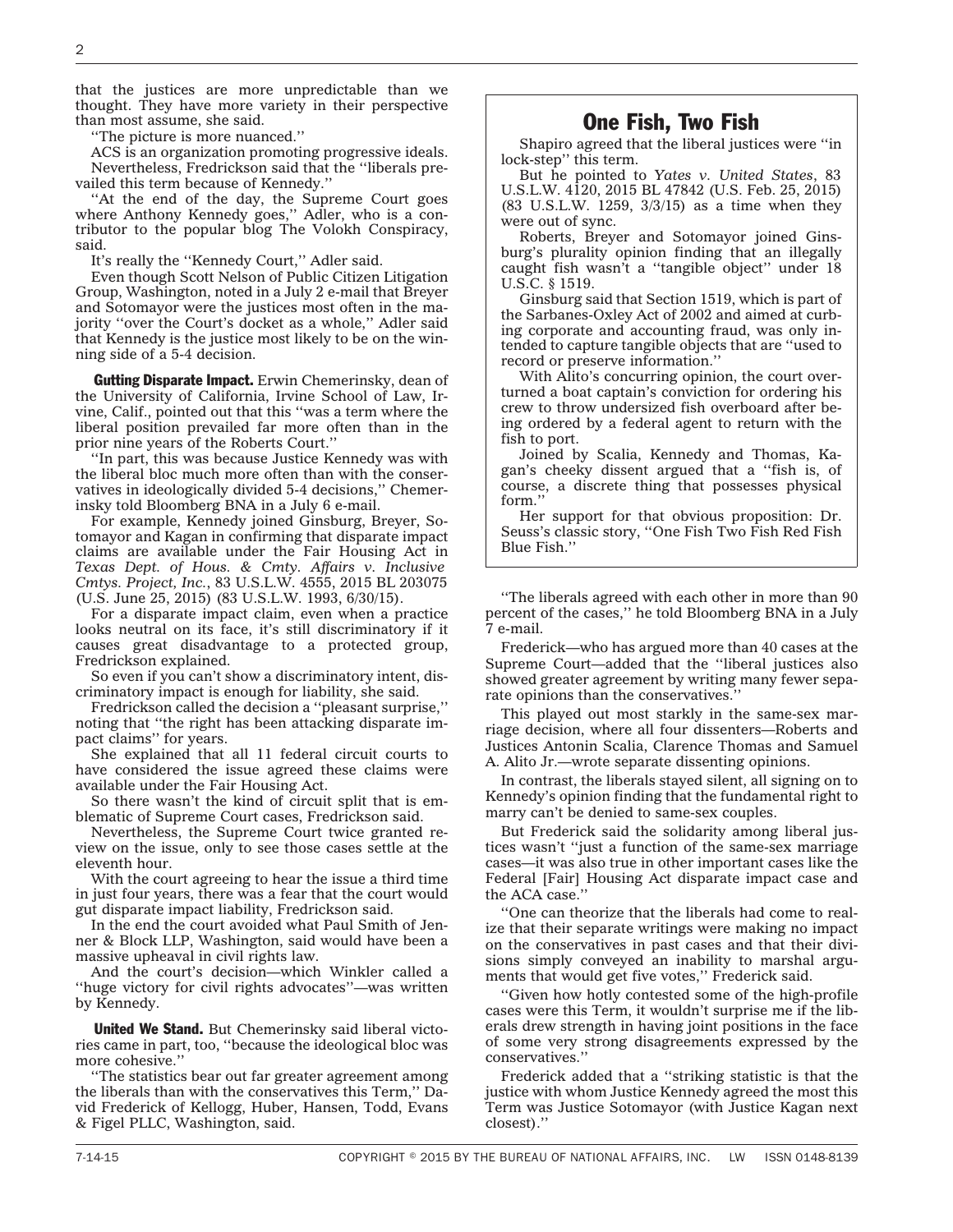The ''agreement among the conservatives with each other was much lower than it has been in past Terms,'' he said.

Thomas, Roberts Stepping Out. Chemerinsky said this cohesion enabled the liberal bloc to draw in other justices, even when Kennedy wasn't with them.

He pointed to *Walker v. Texas Div., Sons of Confederate Veterans, Inc.*, 83 U.S.L.W. 4453, 2015 BL 194034 (U.S. June 18, 2015) (83 U.S.L.W. 1949, 6/23/15) and *Williams-Yulee v. Fla. Bar*, 83 U.S.L.W. 4269, 2015 BL 123300 (U.S. April 29, 2015) (83 U.S.L.W. 1622, 5/5/15) as examples.

In *Walker*, it was Thomas who split from the conservative bloc in finding that states could ban potentially offensive specialty license plates without running afoul of the First Amendment's protections for free speech.

Without comment, Thomas signed off on the court's 5-4 opinion, which said that Texas didn't violate the Constitution when it banned Confederate-themed specialty license plates because such plates were ''government speech.''

Just ''as Texas cannot require [private individuals] to convey 'the State's ideological message,' '' private individuals can't force Texas to display a certain message either, the court said.

In *Williams-Yulee*, it was the Chief who sided with the liberal justices in upholding Florida's prohibition on personal solicitation of campaign funds by judicial candidates.

Although the court has struck down campaignfinance restrictions for political candidates—most notably in *Citizens United v. Fed. Election Comm'n*, 558 U.S. 310 (2010) (78 U.S.L.W. 1433, 1/26/10)—the 5-4 decision said that judicial candidates were different.

Politicians ''are expected to be appropriately responsive to the preferences of their supporters,'' the court said.

Quoting *McCutcheon v. Fed. Election Comm'n*, 82 U.S.L.W. 4217 (U.S. April 2, 2014) (82 U.S.L.W. 1487, 4/8/14), the court said that ''such 'responsiveness is key to the very concept of self-governance through elected officials.'

''The same is not true of judges,'' the court said. ''In deciding cases, a judge is not to follow the preferences of his supporters, or provide any special consideration to his campaign donors.''

**SCOTUScare.** In a July 6 e-mail, Smith said this demonstrates that the ''real key'' to liberal victories this term ''was the number of important cases in which one of the other five was induced to split off.''

But Kennedy is not *the* swing Justice, Nelson said.

''He is still the Justice most often appearing in that role (in about  $\frac{2}{3}$  of the 5-4 cases), but on some issues, it is Roberts who is a possible fifth vote with the four 'liberal' justices,'' Nelson—who has argued four cases before the high court—said.

In fact, the ''biggest news in the blockbuster cases was that the Affordable Care Act case was not 5-4 at all, but had both Roberts and Kennedy 'swinging' to align with the 'liberals,' " he said.

In an opinion written by Roberts, the court in *King* said that federal tax subsidies under the Affordable Care Act are available to individuals who purchase their insurance on the federal health care exchange, healthcare.gov—not just to those who purchase insurance on state-run exchanges.

The ACA makes those subsidies available to individuals who purchase their insurance on an exchange ''established by the State.''

The court acknowledged that its reading of the statute wasn't the ''most natural.''

But with a majority of states opting to use the federally run exchange, the court said that its broad interpretation of the statute was necessary to ''avoid the type of calamitous result that Congress plainly meant to avoid.''

That's because taking away subsidies would trigger so-called death spirals in which the price of health insurance skyrockets and becomes unaffordable for many Americans.

Referencing the court's decision to uphold the constitutionality of the law in *Nat'l Fed'n of Indep. Bus. v. Sebelius*, 80 U.S.L.W. 4579, 2012 BL 160004 (U.S. June 28, 2012) (81 U.S.L.W. 19, 7/3/12), Scalia said this wasn't the first time the court has done ''somersaults'' to rescue the law colloquially known as Obamacare.

''We should start calling this law SCOTUScare,'' Scalia said.

A decision going the other way would have been ''disastrous,'' Fredrickson said.

''Eight million people would have been thrown off their health insurance.''

The decision had a huge impact on millions of people, and for one man in particular, Winkler said.

This is President Barack Obama's signature piece of legislation, he said. The court's decision preserved the president's ''legacy.''

#### House Divided

Nelson noted some 5-4 decisions that garnered ''unusual alignments''—where both the liberal and conservative justices divided.

In *Dart Cherokee Operating Co. v. Owens*, 83 U.S.L.W. 4029, 2014 BL 350806 (U.S. Dec. 15, 2014) (83 U.S.L.W. 891, 12/16/14), the court held that a defendant need include only a ''plausible allegation'' of the jurisdictional requirements in a notice of removal to federal court—not evidentiary proof.

In *Dart Cherokee*, Roberts, Ginsburg, Breyer, Alito and Sotomayor stacked up against Scalia, Kennedy, Thomas and Kagan, who thought the court didn't have jurisdiction to hear the dispute.

Similarly, in *Comptroller of Treasury of Md. v. Wynne*, 83 U.S.L.W. 4309, 2015 BL 152755 (U.S. May 18, 2015) (83 U.S.L.W. 1726, 5/19/15), Alito wrote the opinion for the hodgepodge of justices in the majority—Roberts, Kennedy, Breyer and Sotomayor.

They found that Maryland's refusal to give its residents a full credit against taxes paid to other states violated the so-called dormant commerce clause.

Scalia, Thomas, Ginsburg and Kagan, however, thought the state's tax scheme passed constitutional muster.

Scalia's dissent criticized the majority's reliance on a doctrine not spelled out in the Constitution what he called the ''Imaginary Commerce Clause.''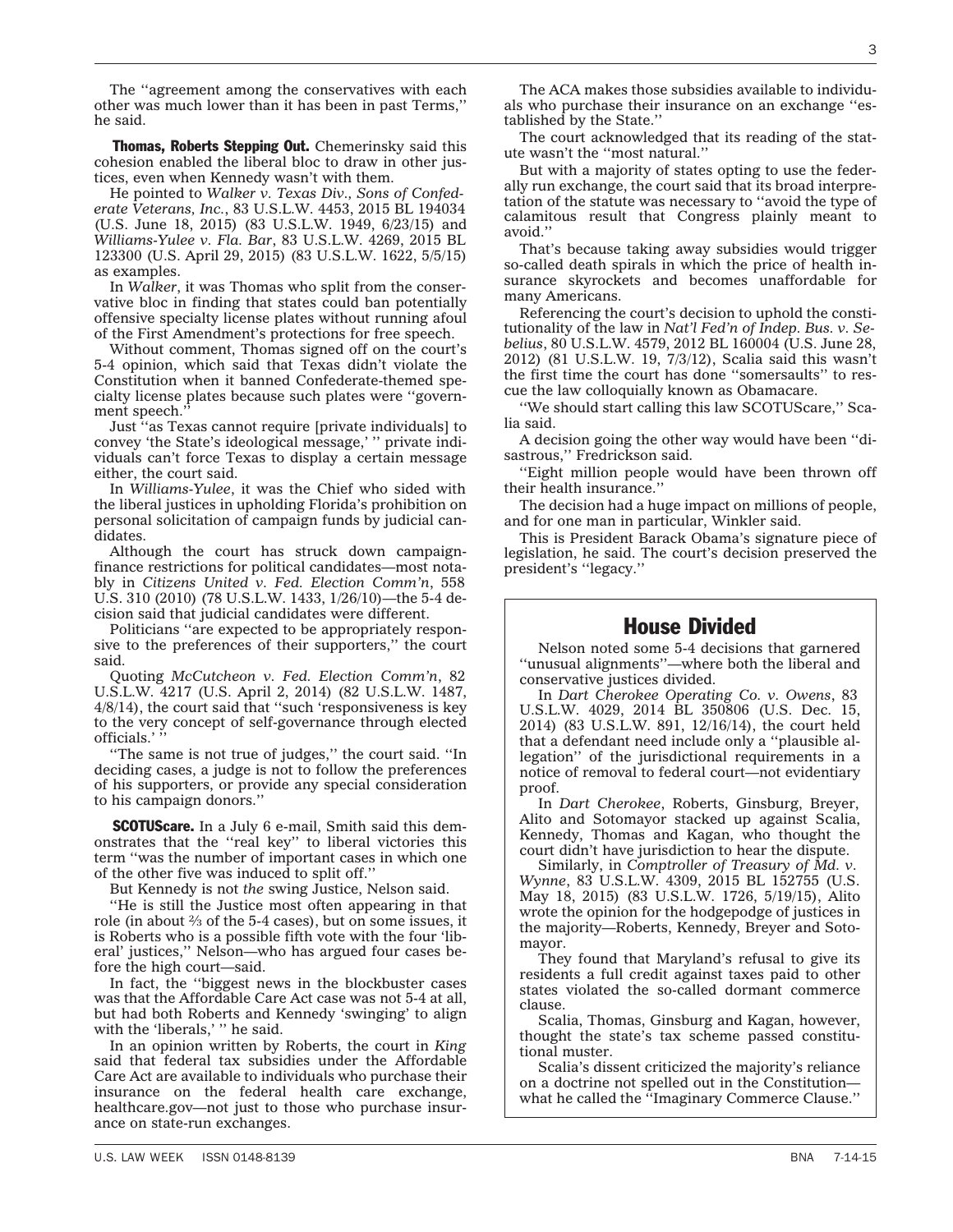**Triumph of Context.** In many ways, this term was the ''triumph of context,'' Jeffrey Fisher of Stanford Supreme Court Litigation Clinic, Stanford, Calif., told Bloomberg BNA June 30.

Cases like *King* demonstrate that the court is willing to look at the broader purpose of a statute—not just a few particular words or phrases, Fisher said.

''Scalia has been in the vanguard of textualism''—the theory that a statute's terms should be interpreted by their ordinary meaning.

It's a theory that has been gaining force, Fisher said. But this term it "came to a head."

Lawyers made arguments that they wouldn't have several years ago, Fisher said, pointing to the Affordable Care Act case.

The court, however, refused to ''cross the line from textualism to literalism,'' he said.

While *King* shows that context sometimes ''carries the day'' with Roberts, Fisher said that *Ariz. State Legislature v. Ariz. Indep. Redistricting Comm'n*, 83 U.S.L.W. 4633, 2015 BL 206163 (U.S. June 29, 2015) (83 U.S.L.W. 1995, 6/30/15) demonstrates that sometimes it doesn't.

There, the court split 5-4 over whether states, via ballot initiative, could take the often controversial redistricting process out of the hands of the state legislature and put it with an independent commission.

Writing for the majority, Ginsburg said the Constitution's grant of redistricting authority to the ''Legislature'' wasn't limited to the state's representative body.

It can include any mechanism the state authorizes for ''legislative functions,'' including—as here—citizen initiative, the court said.

Taking away the possibility for independent commissions would tie the hands of citizens attempting to deal with political gerrymandering, the court said.

Writing for the four dissenters, however, Roberts said, ''No matter how concerned we may be about partisanship in redistricting, this Court has no power to gerrymander the Constitution.''

The majority performs a "magic trick" and "erase[s] the words 'by the Legislature thereof' from the Elections Clause,'' he added.

Roberts is really in the middle of the spectrum when it comes to context, Fisher said, with Scalia and Breyer on opposite ends.

Nibbling at the Edges. But Fisher suggested that the court's consideration of context was a positive development.

It really minimizes judicial authority, Fisher said. If the court ignores the context in which drafters were acting, it gives judges greater leeway to make up their own law, he said.

But Adler said that another kind of minimalism has become the ''dominant tendency'' of the Roberts court. Over the past 10 terms, the court has tended toward ''conservative minimalism''—''moving the law in small steps,'' Adler said.

He acknowledged that there are ''conspicuous'' areas where this is not true—namely, speech.

But Shapiro said that Roberts really tries not to ''rock the boat.'' Referencing comments made during Roberts's confirmation hearing, Shapiro said that the Chief really does want to just ''call balls and strikes.''

We saw that play out last year, Robin Conrad, of Dentons, Washington, told Bloomberg BNA July 1.

# Lackluster Term for Business

There weren't any real blockbusters for businesses this term, Lauren Goldman, of Mayer Brown LLP's New York office, said.

The Roberts court is consistently viewed as biased toward business, she said. But, ''there's no truth to that.''

Of the business cases that were before the court this term, it was really a mixed bag, Goldman said.

Every term Mayer Brown tallies all the cases where there is a business on one side, and an individual or government entity on the other, she said.

This term there were 22 that fit that bill.

But business won in only about 12 of those cases, Goldman said.

And even the wins were pretty narrow.

She pointed to *Kimble v. Marvel Entm't, LLC*, 83 U.S.L.W. 4531, 2015 BL 197538 (U.S. June 22, 2015) (83 U.S.L.W. 1947, 6/23/15) as an example.

There the court refused to overturn *Brulotte v. Thys Co.*, 379 U.S. 29 (1964), a more than 50-yearold precedent prohibiting a patentee from receiving royalties for sales accruing after a patent expires.

Goldman said that though this was a victory for businesses, it wasn't a ''sweeping'' one.

But next term is shaping up to be more important for business, she said.

In particular, the court has already agreed to hear three recurring issues in class actions:

■ "No-injury" class actions in *Spokeo*, *Inc. v. Robins*, *review granted*, 83 U.S.L.W. 3819 (U.S. 4/27/15) (No. 13-1339);

**Effect** of Rule 68 offers of judgment in *Campbell-Ewald Co. v. Gomez*, *review granted*, 83 U.S.L.W. 3855 (U.S. 5/18/15) (No. 14-857); and

■ Class certification standards in *Tyson Foods*, *Inc. v. Bouaphakeo*, *review granted*, 83 U.S.L.W. 3888 (U.S. 6/8/15) (No. 14-1146).

A longtime advocate at the U.S. Chamber Litigation Center who helped file more than 2,000 amicus and party briefs with the Supreme Court, Conrad said that even in the controversial, headline-grabbing cases last term, the court was ''nibbling around the edges.''

Last term the court didn't fully resolve a number of issues, which she said lived to see another day.

Somewhat in tension with Fisher's observation about contextual minimalism, Conrad said, ''This term was different.'' The justices really took issues ''head on.''

She cited the same-sex marriage cases as an example.

There, the court held 5-4 that states can't ban samesex couples from getting married.

Kennedy's opinion for the divided court said there is no union ''more profound than marriage, for it embodies the highest ideals of love, fidelity, devotion, sacrifice, and family.''

He said the right to marry was fundamental, and therefore can't be denied to same-sex couples unless the ban survived strict scrutiny.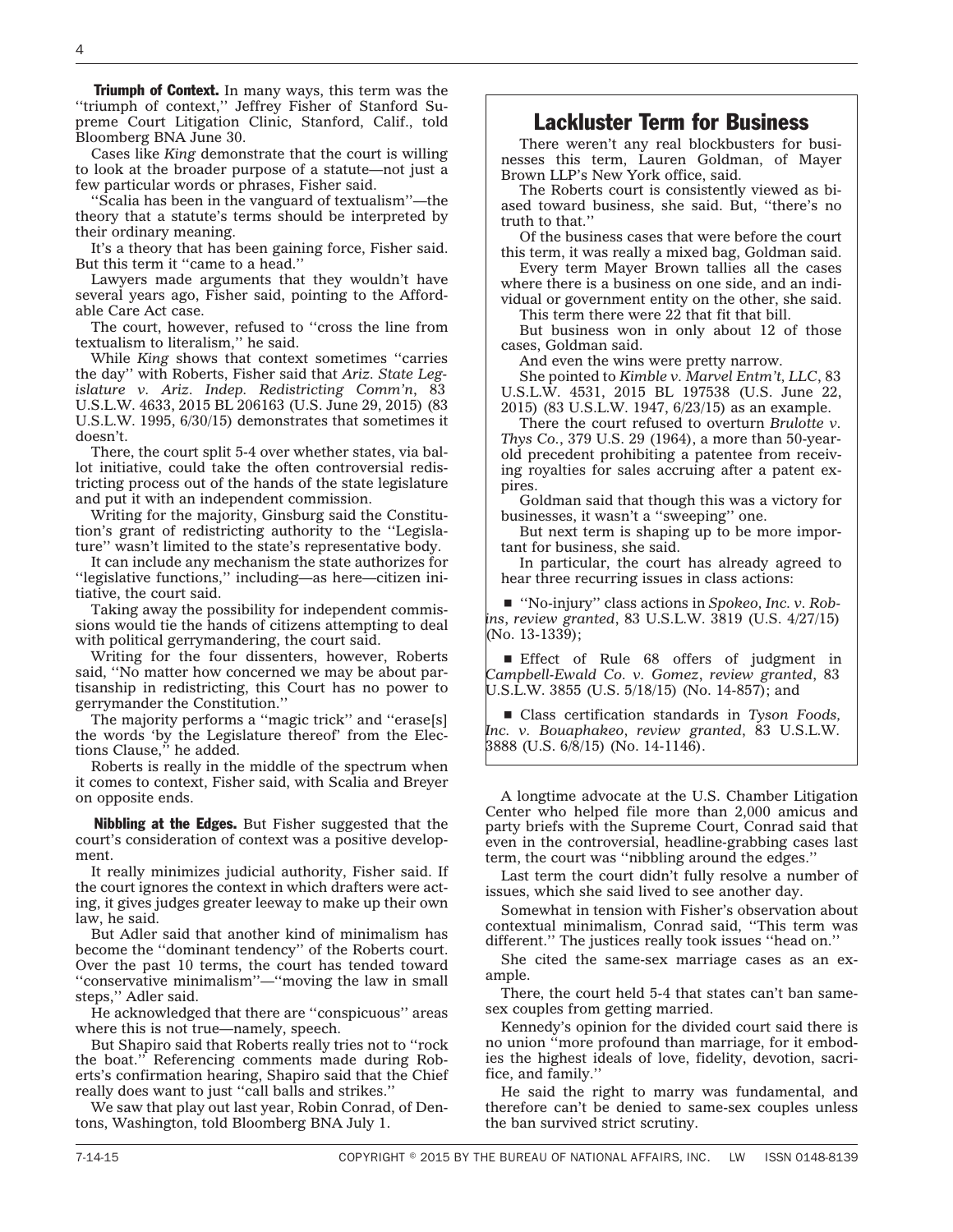another day.

challenge to public sector unions in *Friedrichs v. Cal. Teachers Ass'n*, *review granted*, 83 U.S.L.W. 3942, (U.S. 6/30/15) (No. 14-915) (84 U.S.L.W. 8, 7/7/15), which is a follow-up to last term's *Harris v. Quinn*, 82 U.S.L.W. 4662, 2014 BL 180311 (U.S. June 30, 2014) (83 U.S.L.W. 25, 7/1/14).

The court said the states' procreative reasons for banning same-sex marriage couldn't withstand that exact-

Writing one of the four dissents, Roberts said that supporters ''of same-sex marriage have achieved considerable success persuading their fellow citizens through the democratic process—to adopt their view.''

''Five lawyers have closed the debate and enacted their own vision of marriage as a matter of constitu-

''Stealing this issue from the people will for many cast a cloud over same-sex marriage, making a dramatic social change that much more difficult to accept,''

Laying the Groundwork. Winkler said *Obergefell* was like the *Brown v. Board of Education* for LGBT rights. Douglas Hallward-Driemeier of Ropes & Gray LLP, Washington—who argued for the same-sex couples at the Supreme Court—seemed to agree that the court's

The decision was broad in a couple of ways, he said. First, the court had the opportunity to be incrementalist by limiting its ruling to the second question considered by the court, Hallward-Driemeier said July 8. While the first question involved the state's outright bans, the second asked only whether states could refuse to recognize marriages that were validly entered into in

But Hallward-Driemeier said the majority chose not

And that's good, he said. We really felt like a decision limited to the second question would have just encouraged states to try to find ways to distinguish same-sex

It would have relegated those marriages to ''second-

But the decision was also broad in that it laid the groundwork for a suspect classification for gays and lesbians going forward, Hallward-Driemeier said.

A suspect classification determination would subject laws classifying on the basis of sexual orientation to more exacting scrutiny, and require jurisdictions to pro-

Although not explicitly spelled out, Kennedy hit on all four requirements needed to find a suspect classifi-

Kennedy noted that sexual orientation is ''immutable,'' that there is a long history of discrimination against gays and lesbians, that they are able to participate equally in society, and that any political gains that they have made aren't a proper basis for denying them

**Invitation for Death.** Despite the court's broad, encompassing ruling in the same-sex marriage cases, Winkler said there were still issues that the court left open for

For example, the court has already agreed to hear a

ing test.

tional law.''

Roberts said.

other jurisdictions.

to stop there.

class status.''

''That ends today,'' he said.

decision had far-reaching implications.

marriages, Hallward-Driemeier said.

vide stronger justifications for those laws.

equal dignity, Hallward-Driemeier said.

He said that this isn't unusual.

cation, Hallward-Driemeier said.

But Winkler said that in concurring and dissenting opinions throughout the term, some justices ''invited'' litigants to bring cases that challenge certain precedents.

He said this term's ''invitations'' were remarkable in that they seek to challenge ''long-standing criminal justice norms.''

He pointed to *Glossip v. Gross*, 83 U.S.L.W. 4656, 2015 BL 206563 (U.S. June 29, 2015) (83 U.S.L.W. 1992, 6/30/15) and *Davis v. Ayala*, 83 U.S.L.W. 4470, 2015 BL 193518 (U.S. June 18, 2015) (83 U.S.L.W. 1959, 6/23/15) as examples.

In *Glossip*, the court held 5-4 that states can continue to use a controversial drug cocktail to execute death row inmates.

The drug came to notoriety after the botched execution of Clayton Lockett, who witnesses say writhed in pain for approximately 40 minutes before his death.

Following an investigation, Oklahoma decided to significantly increase the dose of the drug at issue midazolam—for future executions.

The Supreme Court said that the prisoners challenging the drug protocol didn't show that the ''use of a massive dose of midazolam'' during executions created a ''substantial risk of severe pain.''

Dissenting, Breyer said, rather ''than try to patch up the death penalty's legal wounds one at a time,'' he would prefer to address the ''more basic question: whether the death penalty violates the Constitution.''

Ginsburg joined Breyer's dissent.

Frederick said that *Glossip* was ''quite important for what it revealed about the justices.''

''For Justices Breyer and Ginsburg to signal that they were openly questioning the constitutionality of the death penalty was an important development after each had served for more than two decades on the Court.''

Frederick added that Scalia's ''vituperative'' response to Breyer's dissent was ''striking.''

Shapiro said that justices always announce their decisions from the bench—providing a brief summary of the court's decision.

A dissenting justice sometimes delivers their dissent from the bench too, most often in closely divided cases presenting hot-button issues.

But in *Glossip*, after Alito announced the court's decision and Sotomayor delivered her dissent, both Breyer and Scalia summarized their decisions from the bench as well.

''I've never heard of that before,'' said Shapiro—four justices reading opinions from the bench.

**Human Toll.** Winkler said another remarkable instance of an invitation for future consideration of an issue occurred in *Davis v. Ayala*, 83 U.S.L.W. 4470, 2015 BL 193518 (U.S. June 18, 2015) (83 U.S.L.W. 1959, 6/23/15)—but not because of anything in the majority opinion.

In yet another 5-4 decision, the Supreme Court held that a convicted killer couldn't get a new trial even though his attorney wasn't allowed to participate in discussions between the prosecutor and judge regarding the defendant's Batson challenge.

In *Batson v. Kentucky*, 476 U.S. 79 (1986), the Supreme Court said that prosecutors couldn't exercise peremptory challenges based on race.

But Kennedy's concurring opinion took aim at, as he put it, a ''factual circumstance, mentioned at oral argu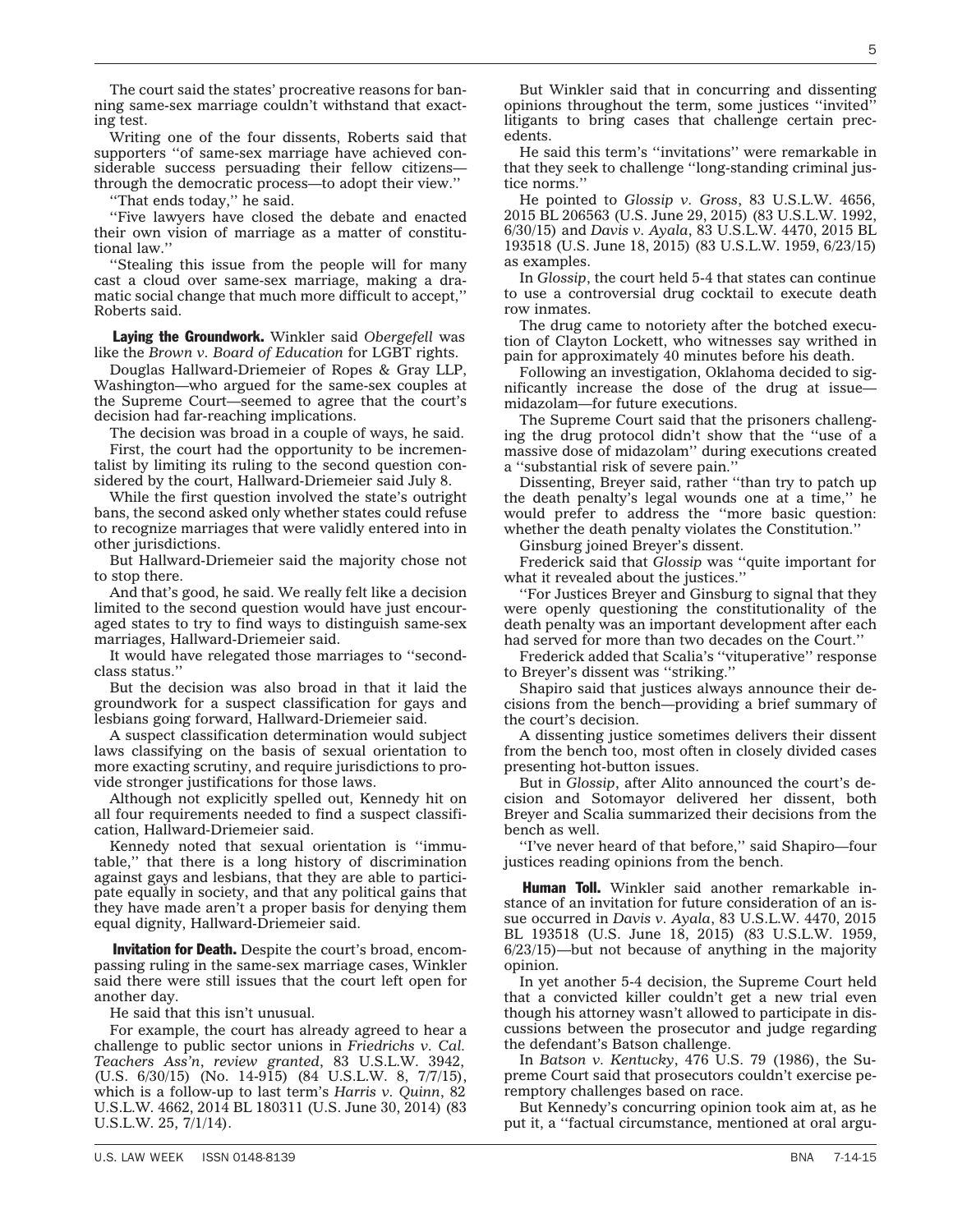ment but with no direct bearing on the precise legal questions presented by this case.

''In response to a question, respondent's counsel advised the Court that, since being sentenced to death in 1989, Ayala has served the great majority of his more than 25 years in custody in 'administrative segregation' or, as it is better known, solitary confinement,'' Kennedy said.

He condemned the ''human toll wrought by extended terms of isolation.''

''Years on end of near-total isolation exact a terrible price,'' Kennedy said.

He concluded by saying that if a case presented the issue, the court may be required ''to determine whether workable alternative systems for long-term confinement exist, and, if so, whether a correctional system should be required to adopt them.''

Winkler said Kennedy's request was significant because ''as long as we have had criminal justice, we have had solitary confinement.''

''The country is on the verge of significant change with regard to criminal justice reform," Winkler said, noting recent moves to decriminalize drugs and reduce prison sentences.

With these opinions in *Glossip* and *Davis*, the court signaled it's going to be a part of that change, Winkler said.

Law & Order. Other criminal cases were behind the Obama administration's deceptively bad record this term.

Although the administration won its biggest cases, it actually lost 62 percent of its cases overall, Winkler said.

That's ''easily the worst success rate at the Court since going back at least to Truman,'' Shapiro said.

Many of those losses were due to the government's positions in criminal cases, Winkler said.

He pointed to *Elonis v. United States*, 83 U.S.L.W. 4360, 2015 BL 171331 (U.S. June 1, 2015) (83 U.S.L.W. 1816, 6/2/15) as an example.

There, the defendant Anthony Douglas Elonis was convicted of threatening his wife and others on the social media site Facebook.

''Fold up your [protection-from-abuse order] and put it in your pocket. Is it thick enough to stop a bullet?'' Elonis wrote on his Facebook page.

Many of these ''threats'' were in the form of rap lyrics and references to satirical matter.

Elonis said that shows that he never actually intended to threaten his wife—his posts were merely a therapeutic way to deal with his divorce and other personal setbacks.

But the federal government said that was beside the point. It doesn't matter what Elonis thought; all that matters is what a ''reasonable person'' would regard as a threat, the government argued.

The Supreme Court didn't agree.

The federal government's argument sets up a negligence standard, which is ''inconsistent with 'the conventional requirement for criminal conduct *awareness* of some wrongdoing,' '' the court said in an 8-1 opinion written by Roberts.

''Elonis's conviction cannot stand,'' it held.

In criminal cases like *Elonis*, the Obama administration took law-and-order positions that the liberal justices just couldn't go with, Winkler said.

Lousy Term or Winning Big? The Obama administration's ''big political wins''—*Obergefell* and *King*—just overshadow everything, Shapiro said. But the administration really had a lousy term, he said.

Winkler agreed that the administration's ''overall record wasn't good.''

The executive typically wins around 60 to 70 percent of its cases, Winkler said.

That's been lower for the Obama administration, he said—last term it was about 50 percent.

But Winkler said the administration's win/loss record probably doesn't evidence a significant ideological disagreement between the court and the administration.

Liberal justices actually voted against the administration the most, he said.

Breyer and Ginsberg—generally counted among the court's most liberal justices—voted against the administration about 70 percent of the time, he said.

In contrast, Winkler said Thomas and Kennedy voted with the government the most.

But the administration had Breyer, Ginsburg and Kennedy on its side when it chalked up its high-profile and historic wins.

The administration—like liberals—had a good term because it won big, Winkler said.

In addition to *Obergefell* and *King*, Winkler said *Zivotofsky v. Kerry*, 83 U.S.L.W. 4391, 2015 BL 179781 (U.S. June 8, 2015) (83 U.S.L.W. 1863, 6/9/15) was another big win.

There, a fractured 6-3 court said that Congress couldn't force the State Department to list ''Israel'' as the country of birth for a U.S. citizen born in Jerusalem.

At issue in *Zivotofsky* was a 2002 law—Section 214(d) of the Foreign Relations Authorization Act, Fiscal Year 2003—which Presidents George W. Bush and Obama refused to enforce because they said it encroached on the executive's authority over foreign affairs.

The Supreme Court agreed, saying the executive had the sole authority to act in that area.

Garden Variety Opinion. Even though most of the buzz following the term is about the Obama administration and the liberal justices, Adler said there were some

#### No Go on CivPro

Conrad noted that the court's meat-andpotatoes civil procedure cases were generally missing from this term.

Don't worry, though. Adler assured Bloomberg BNA that civil procedure cases will be back at the Supreme Court.

One reason Adler is so sure is that the court has an increasing tendency to take only the cases it has to.

He said, in general, the court doesn't go out and look for cases.

That means that the majority of cases that reach the court involve circuit splits, Adler said—those issues that divide the lower courts of appeal such that the Supreme Court feels compelled to step in.

Issues that are most likely to show up in these splits? Relatively mundane issues, like civil procedure, Adler said.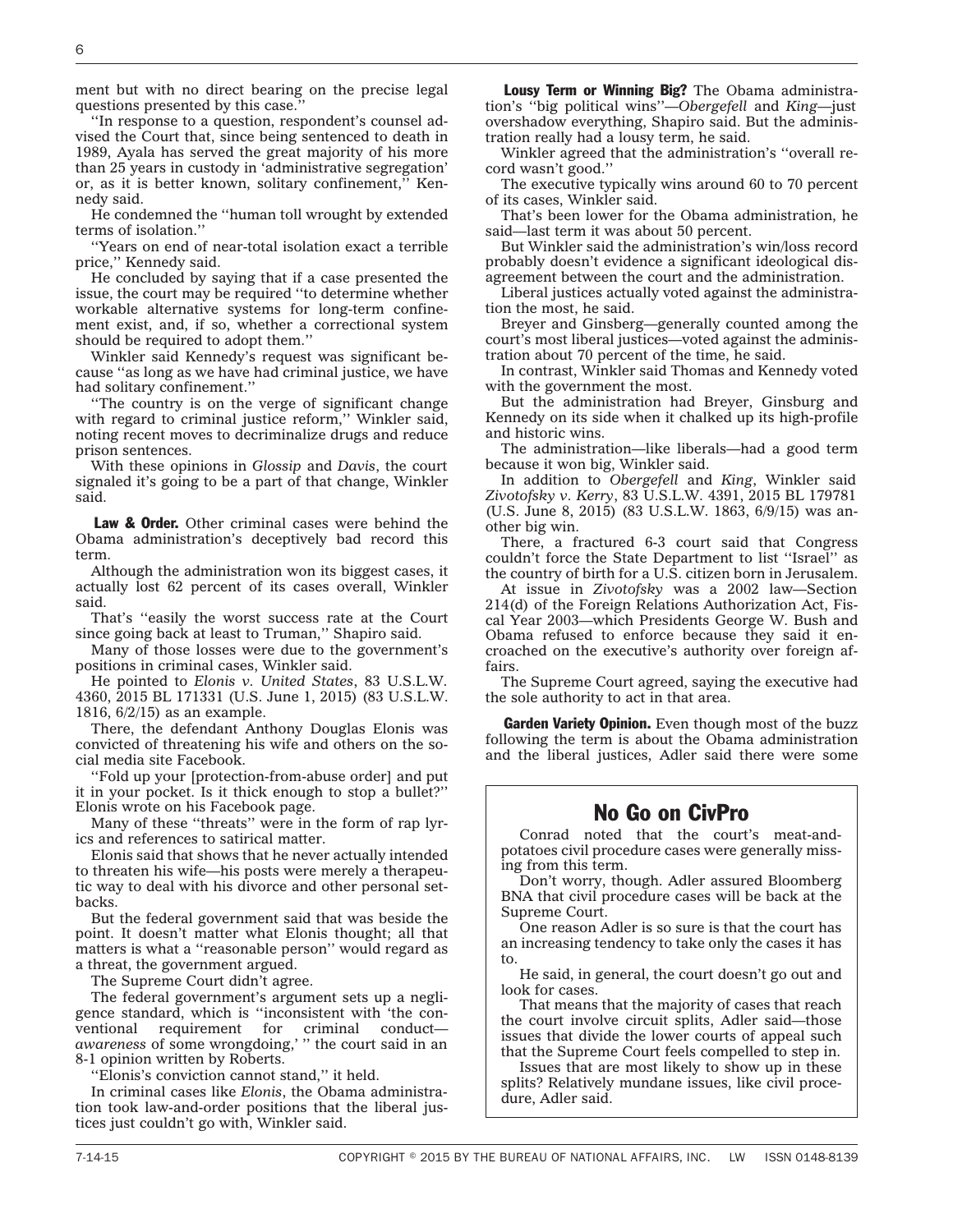Conrad noted the concurring opinions coming from the conservative justices—mainly, Thomas and Scalia.

Thomas in particular is writing more frequently and is focused more on overturning precedent, she said.

These aren't your "garden variety" concurrences, Conrad said. They are taking on ''huge, fundamental questions.''

She called Thomas's concurrence in *Michigan v. EPA*, 83 U.S.L.W. 4620, 2015 BL 206164 (U.S. June 29, 2015) (83 U.S.L.W. 2005, 6/30/15) the perfect example.

The 5-4 court struck down the Environmental Protection Agency's costly rule regulating mercury emissions from power plants.

Although EPA said the rule would save thousands of lives annually, the court took the agency to task for not considering its \$9.6 billion per year price tag for the industry.

EPA acted ''unreasonably when it deemed cost irrelevant to the decision to regulate power plants,'' the court said.

But Thomas went further.

In his concurring opinion, he said the case ''raises serious questions about the constitutionality of our broader practice of deferring to agency interpretations of federal statutes'' under *Chevron U.S.A. Inc. v. Nat. Res. Defense Council, Inc.*, 467 U.S. 837 (1984).

Chevron deference instructs courts to defer to an agency's reasonable interpretation of an ambiguous statute that the agency administers.

Drawing on *Marbury v. Madison*, 1 Cranch 137 (1803), Thomas said it is the duty of the judiciary to '' 'exercise its independent judgment in interpreting and expounding upon the laws.'

But ''Chevron deference precludes judges from exercising that judgment, forcing them to abandon what they believe is 'the best reading of an ambiguous statute' in favor of an agency's construction,'' Thomas said.

Chevron ''raises serious separation-of-powers questions,'' he said, because it ''wrests from Courts the ultimate interpretative authority to 'say what the law is,' '' and ''hands it over to the Executive.''

Buyers' Remorse ''In a variety of contexts, the justices appeared to have buyers' remorse about the court's own doctrines of agency deference,'' Allyson Ho of Morgan Lewis & Bockius LLP, Dallas, said in a July 7 e-mail.

''Most notably, in *King v. Burwell*, the Chief Justice gave the IRS no deference whatsoever in interpreting the Affordable Care Act,'' she said.

Winkler explained that the language in *King* was ''probably ambiguous,'' which usually triggers agency deference.

But the court didn't defer to the agency there at all, he said. Instead, it created a new principle that some things—like billions of dollars in tax subsidies—are just too important to leave to the administration, Winkler said.

The decision not to defer to the agency had the effect of insulating the law from future administrations' contrary interpretations.

But, Chevron deference wasn't the only agency deference doctrine in the court's cross hairs, Ho said.

In *Perez v. Mortg. Bankers Ass'n*, 83 U.S.L.W. 4160, 2015 BL 61684 (U.S. March 9, 2015) (83 U.S.L.W. 1293,

### Limitless & Pointless

Shapiro said that the intellectual property bar was ''disappointed'' that the number of patent/IP cases at the Supreme Court dropped off this term.

Last year the court heard six patent cases.

But Carter Phillips, of Sidley Austin LLP, Washington—who has argued 80 cases at the Supreme Court—noted at a June 19 Chamber of Commerce event that at least one patent case from this term may have implications for future cases albeit unsatisfactory implications.

In *Teva Pharm. USA, Inc. v. Sandoz, Inc.*, 83 U.S.L.W. 4055, 2015 BL 12182 (U.S. Jan. 20, 2015) (83 U.S.L.W. 1058, 1/20/15), the court said that an appellate court must review a district court's factual—as opposed to legal—findings regarding claim construction under clear error review—not de novo as the Federal Circuit was doing.

Phillips, who argued for Sandoz Inc., said the Federal Circuit was over-reversing on this issue. Parties basically had a 50–50 shot at reversal on claim construction, he said.

There is nowhere near that rate of reversal in any other circuit on any other issue, Phillips said.

The result is that now there will be ''limitless'' fights over whether an issue presents a question of fact, subject only to clear error review, or law, triggering de novo review, he said.

But it's not clear that makes any real difference to the outcome of the case, Phillips said. ''We pointed out that there hasn't been a single instance where a factual issue made any difference in the claim construction.''

3/10/15), three justices—Scalia, Thomas and Alito— ''indicated their willingness to revisit the deference owed to agencies' interpretations of their own regulations,'' Ho said.

Ho argued for the respondents in *Mortgage Bankers*.

''All in all, it was a rough term for agency deference,'' she said, ''even in cases where the government ended up prevailing.''

Long-Term Quest. Agency deference is something the court is going to come back to, Conrad said.

There have been ''rumblings'' regarding agency overreach in past terms, but the discourse this term was much louder, she said.

Helgi Walker of Gibson, Dunn & Crutcher LLP, Washington, said at a June 19 Chamber of Commerce event that this was all part of a ''long-term project'' on the part of Roberts to cut back on agency deference.

She pointed to his dissent in *City of Arlington v. FCC*, 81 U.S.L.W. 4299, 2013 BL 132478 (U.S. May 20, 2013) (81 U.S.L.W. 1651, 5/21/13), in which he bemoaned the modern administrative state.

''It would be a bit much to describe the result as 'the very definition of tyranny,' but the danger posed by the growing power of the administrative state cannot be dismissed,'' Roberts wrote.

Walker said *King*, *EPA* and *Mortgage Bankers* signal that Roberts has some solid allies in his long-term quest.